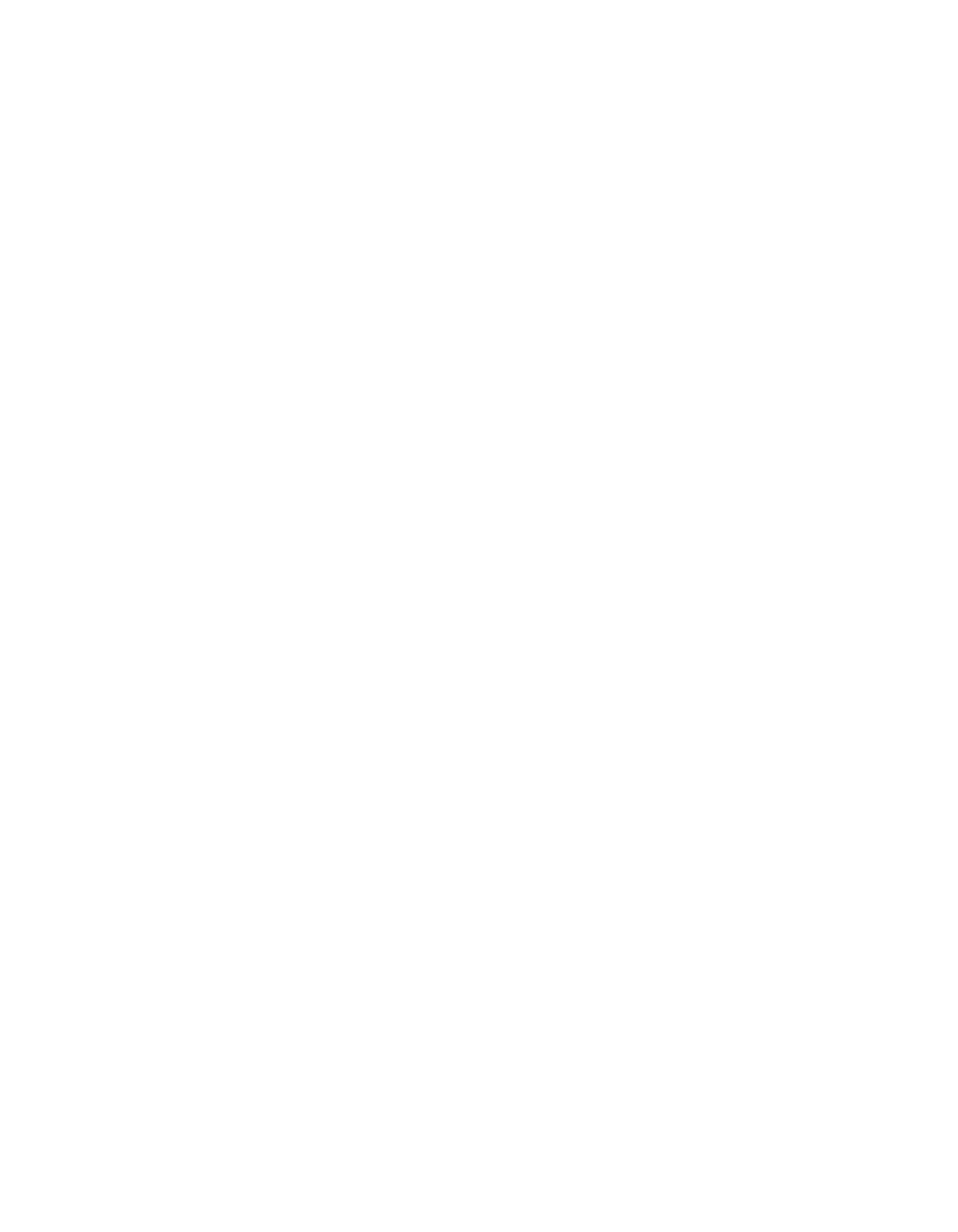model. In particular, the resulting signal subspace **fills** up the whole M-dimensional space, where M is the array size, and the resulting covariance matrix is not guaranteed to be nonnegative definite. As a result of the spreading of the signal subspace, subspace-based methods, like MUSIC, induce bias in the DOA estimates. We further show that complete decorrelation is not possible with this method even if we make the array size infinitely large.

## 11. PROBLEM STATEMENT

Assume that two narrow-band correlated (partially or fully) sources impinge on a linear array consisting of *M* equispaced isotropic sensors, and the directions of arrival (DOA's) of these sources are  $\theta_d$  and  $\theta_s$  with respect to the array normal. Let the signals emitted by these sources be denoted by  $d(t)$  and  $s(t)$ , respectively, and the sensor noise  $v(t)$  be assumed uncorrelated from sensor to sensor and independent of the signals. Assuming that the signals and the noise are zero mean and stationary random processes, we can express the asymptotic array covariance matrix as

$$
\Phi = \Phi_{dd} + \Phi_{ss} + \Phi_{ds} + \Phi_{sd} + \Phi_{vt} \tag{1}
$$

where

$$
\Phi_{ii} = \sigma_i^2 \mathbf{a}(\theta_i) \mathbf{a}^+(\theta_i), \qquad i = d, \, s \tag{2}
$$

$$
\Phi_{ds} = \rho \sigma_d \sigma_s a(\theta_d) a^+ (\theta_s) = \Phi_{sd}^+ \tag{3}
$$

and

$$
\Phi_{rr} = \sigma_r^2 I. \tag{4}
$$

Here,  $\sigma_d^2$ ,  $\sigma_s^2$  and  $\sigma_t^2$  denote the signal and noise powers,  $\rho$  denotes the coefficient of correlation between  $d(t)$  and  $s(t)$  and  $\dot{t}$  denotes Hermitian transpose. The direction vector  $a(\theta_i)$  is given by  $a(\theta_i)$  =  $[1, \exp[-j\omega_0\Delta/c \sin\theta_i], \dots, \exp[-j(M-1)\omega_0\Delta/c \sin\theta_i]]^T$ where **A** is the interelement spacing,  $\omega_0$  is the center frequency of the sources, and *c* **is** the velocity of propagation of the plane waves.

Now consider the noise-free covariance matrix  $(\Phi - \Phi_{\nu})$ . We know that the column space of this matrix is the signal subspace which is two-dimensional in the present case if  $\rho \neq 1$ . Further, this matrix is not Toeplitz because of the presence of cross-correlation matrices  $\Phi_{ds}$  and  $\Phi_{sd}$ , and it reduces to Toeplitz form when these matrices vanish, which would be the case if the impinging signals are uncorrelated.

In redundancy averaging, we average all the elements along a diagonal and replace each element in the diagonal by its average, and we repeat this for all the diagonals. In this correspondence, we address the following problems: **1)** what would be the eigenstructure of the resulting matrix after redundancy averaging? 2) will the cross-correlation matrices  $\Phi_{ds}$  and  $\Phi_{sd}$  vanish after redundancy averaging?

## 111. ANALYSIS OF REDUNDANCY AVERAGING METHOD

Consider the noise-free covariance matrix  $(\Phi - \Phi_{rr})$ . From the assumed signal and array models, the mnth element of this matrix is given by

$$
[\Phi - \Phi_{vv}]_{mn} = \sigma_d^2 \exp [j\omega_0(n - m)T_d] + \sigma_s^2 \exp [j\omega_0(n - m)T_s]
$$
  
+  $\rho \sigma_s \sigma_d \exp \{j\omega_0[(n - 1)T_s - (m - 1)T_d]\}$   
+  $\rho^* \sigma_d \sigma_s \exp \{-j\omega_0[(m - 1)T_s - (n - 1)T_d]\}$  (5)

where  $T_d = (\Delta/c) \sin \theta_d$  and  $T_s = (\Delta/c) \sin \theta_s$ 

Let the Toeplitz matrix obtained after performing the redundancy averaging on  $[\Phi - \Phi_{\mu\nu}]$  be denoted by  $\Phi_T$ . We can then show that

$$
\Phi_T = \begin{bmatrix} \beta(0) & \beta(1) \cdot \beta(M-1) \\ \beta^*(1) & \beta(0) \cdot \cdot \cdot \\ \cdot & \cdot \cdot \cdot \cdot \\ \beta^*(M-1) & \cdot \cdot \cdot \cdot \beta(0) \end{bmatrix} \tag{6}
$$

where  $\beta$ (*l*) is given by

$$
(l) = \sigma_d^2 e^{j\omega_0/T_d} + \sigma_s^2 e^{j\omega_0/T_t}
$$
  
+ 
$$
\frac{\alpha}{(M-l)} \exp\left\{j\frac{\omega_0}{2}[(M+1)T_s - (M+1-2l)T_d]\right\}
$$
  
. 
$$
\sum_{k=1}^{M-l} \exp[-j\omega_0(T_s - T_d)k]
$$
  

$$
0 \le l \le (M-1)
$$
 (7)

with

 $\beta$ 

$$
a = \sigma_s \sigma_d (\rho^* \exp\left[-j\omega_0 (M-1)(T_s - T_d)/2\right]
$$
  
+  $\rho \exp\left[j\omega_0 (M-1)(T_s - T_d)/2\right)$ . (8)

We note from (7) that when  $a$  goes to zero,  $\beta$  (1) reduces to the result that we would obtain in the uncorrelated case. Now, consider the expression for *a* (cf. (8)). It can be easily verified that  $\alpha$  goes to zero when

$$
= \frac{1}{\omega_o (T_s - T_d)} \left[ \frac{2 \rho \pm (2n + 1)}{2} \right] + 1
$$
  

$$
n = 0, 1, \cdots
$$
 (9)

indicating that for certain combinations of  $\rho$ ,  $\theta_d$ ,  $\theta_s$ , and *M*, redundancy averaging yields complete decorrelation of the impinging signals; a similar observation was also made by Godara [6]. We, however, note that for a given signal scenario and the array size, there may be at most one value of  $n$  for which (9) is satisfied. In other words, for a given array size and the correlation coefficient, the combinations of DOA's that satisfy (9) form a discrete set with countably infinite number of points. It then follows that the combinations of DOA's which do not satisfy (9) form a continuous set excluding these discrete points implying that in almost all the cases, this condition will not be met. Thus, in practice, this method does not achieve complete decorrelation of the impinging signals. We now show how the resulting signal subspace is inconsistent with that of the underlying signal model.

Note that the column space of  $\Phi_T$  is the resulting signal subspace and its dimension is equal to the rank of  $\Phi_T$ . By performing elementary row operations' on the matrix  $\Phi_T$ , we can get an upper triangular matrix as follows:

$$
\begin{bmatrix} d_{11} & d_{12} & \cdots & d_{1M} \\ 0 & d_{22} & \cdots & d_{2M} \\ 0 & \vdots & \ddots & \vdots \\ 0 & 0 & 0 & d_{MM} \end{bmatrix}
$$
 (10)

'Elementary row operations preserve the rank of a matrix